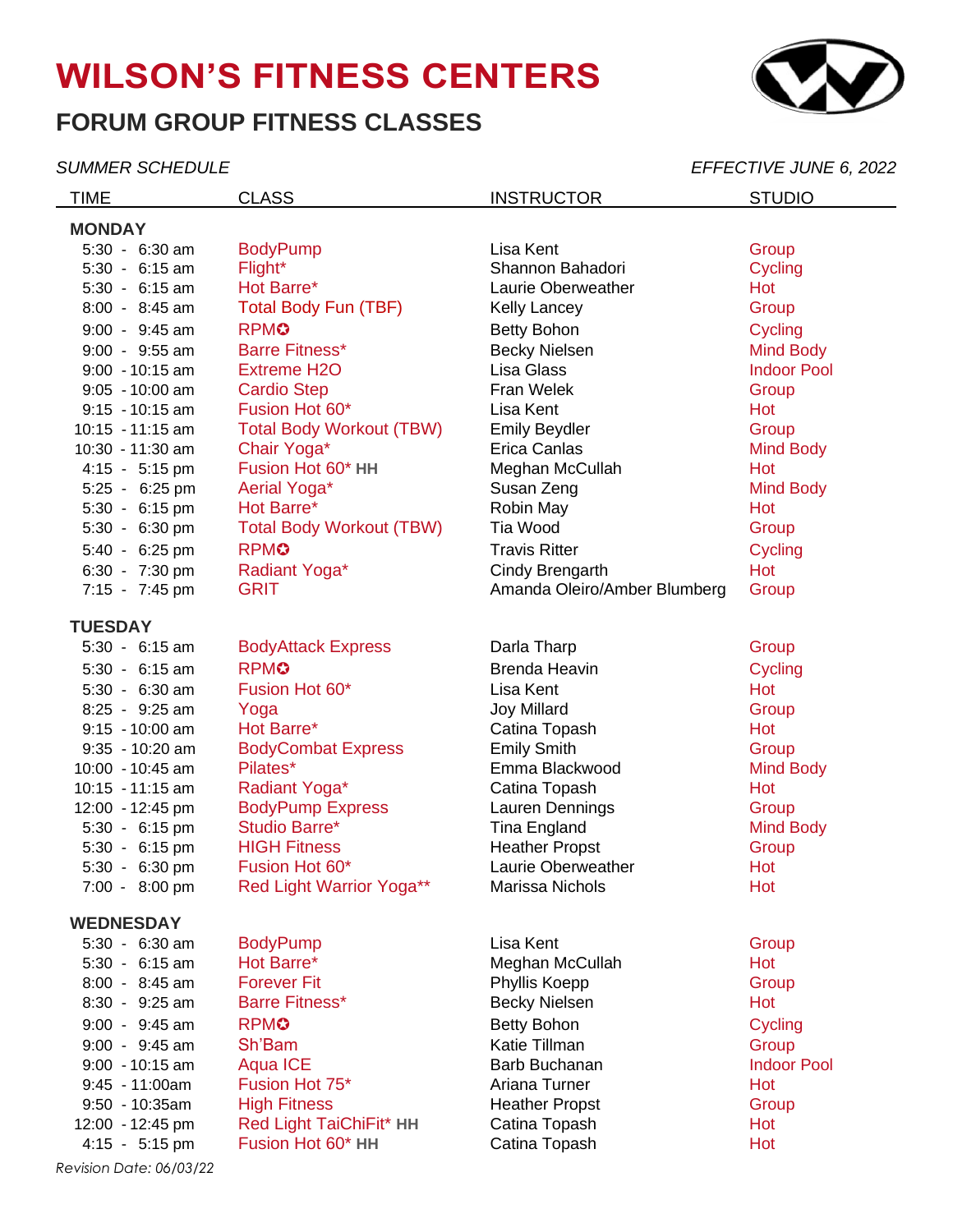## FORUM GROUP FITNESS CLASSES SUMMER 2022

## **WEDNESDAY (continued)**

| $5:30 - 6:15$ pm         | Hot Barre*      |
|--------------------------|-----------------|
| 5:30 - 6:30 pm           | <b>BodyPump</b> |
| $5:40 - 6:25 \text{ pm}$ | Flight*         |
| 5:25 - 6:25 pm           | Aerial Yoga*    |
| 6:30 - 7:30 pm           | Radiant Yoga*   |

## **THURSDAY**

| $5:30 - 6:15$ am         | <b>BodyStep Express</b>   | Patty Loehr              | Group   |
|--------------------------|---------------------------|--------------------------|---------|
| $5:30 - 6:30$ am         | Fusion Hot 60*            | Janette Keller           | Hot     |
| $8:25 - 9:25$ am         | Yoga                      | Joy Millard/Anne Janku   | Group   |
| $9:15 - 10:00$ am        | Hot Barre*                | Catina Topash            | Hot     |
| $9:35 - 10:20$ am        | <b>BodyAttack Express</b> | <b>Allison Zimbalist</b> | Group   |
| 10:15 - 11:15 am         | Yin Yoga*                 | Catina Topash            | Hot     |
| 11:00 - 12:00 pm         | <b>BodyPump</b>           | Erica Beshore            | Group   |
| $4:30 - 5:15 \text{ pm}$ | Hot Barre* HH             | Megan Carter             | Hot     |
| 5:30 - 6:45 pm           | Fusion Hot 75*            | Megan Carter             | Hot     |
| 5:40 - 6:25 pm           | <b>RPMO</b>               | Brenda Heavin            | Cycling |
| $6:20 - 6:50 \text{ pm}$ | <b>GRIT</b>               | Eric Blumberg            | Group   |

## **FRIDAY**

| $5:30 - 6:30$ am         | <b>BodyCombat</b>               | Lisa Kent            | Group              |
|--------------------------|---------------------------------|----------------------|--------------------|
| $5:30 - 6:15$ am         | <b>RPMO</b>                     | <b>Betty Bohon</b>   | Cycling            |
| $8:25 - 9:25$ am         | <b>BodyFlow</b>                 | Lisa Kent            | Mind Body          |
| $9:00 - 10:15$ am        | Aqua Stretch, Fit, & Go         | Barb Buchanan        | <b>Indoor Pool</b> |
| $9:05 - 10:00$ am        | <b>Cardio Step</b>              | Fran Welek           | Group              |
| 10:00 - 10:45 am         | Pilates*                        | Emma Blackwood       | Mind Body          |
| $10:15 - 11:15$ am       | <b>Total Body Workout (TBW)</b> | <b>Emily Beydler</b> | Group              |
| $4:30 - 5:30 \text{ pm}$ | Fusion Hot 60* HH               | Erica Canlas         | Hot                |

## **SATURDAY**

| $7:45 - 8:30$ am  | <b>RPMO</b>                     | Patty Loehr                     | Cycling          |
|-------------------|---------------------------------|---------------------------------|------------------|
| $8:00 - 9:00$ am  | Red Light Yoga*                 | <b>Emily Beydler</b>            | Hot              |
| $8:25 - 9:25$ am  | <b>Total Body Workout (TBW)</b> | Cindy Brengarth/Amanda Mielke   | Group            |
| $8:45 - 9:45$ am  | Flight & Flexibility*           | Patty Loehr                     | Cycling          |
| $9:15 - 10:00$ am | Hot Barre*                      | <b>Emily Beydler</b>            | Hot              |
| $9:35 - 10:20$ am | <b>BodyCombat Express</b>       | Anah Riley                      | Group            |
| 10:00 - 11:00 am  | Aerial Hammock*                 | Hairong Liu                     | <b>Mind Body</b> |
| 10:30 - 11:30 am  | Fusion Hot 60*                  | Kelie Morgan/Laurie Oberweather | Hot              |
| 10:30 - 11:00 am  | <b>GRIT</b>                     | Eric Blumberg                   | Group            |
| 11:10 - 11:55 am  | Sh'Bam                          | Amanda Oleiro                   | Group            |

## **SUNDAY**

| 11:00 - 11:45 am           | <b>RPMO</b>             | Katie Tillman          | Cycling          |
|----------------------------|-------------------------|------------------------|------------------|
| 11:00 - 11:55 am           | Barre*                  | Fran Welek             | <b>Mind Body</b> |
| $11:15 - 12:00 \text{ pm}$ | <b>BodyStep Express</b> | Shannon Bahadori       | Group            |
| 12:00 - 1:30 pm            | Fusion Hot 90*          | Patty Loehr            | Hot              |
| 12:40 - 1:40 pm            | <b>BodyPump</b>         | Amber Blumberg         | Group            |
| $3:30 - 4:30 \text{ pm}$   | Yoga                    | Anne Janku/Joy Millard | Group            |
| $5:45 - 6:45$ pm           | Red Light Gentle Yoga*  | Marissa Nichols        | Hot              |

## \**Specialty class*

✪*Due to limited space, this class requires signing-up at the front desk prior to class.*

Robin May **Hot** Barrett Hot Barrett Hot Barrett Hot Barrett Hot Barrett Hot Barrett Hot Barrett Hot Barrett Hot Barrett Hot Barrett Hot Barrett Hot Barrett Hot Barrett Hot Barrett Hot Barrett Hot Barrett Hot Barrett Hot Ba Vesta Hotchkiss/Jenna Rose Group Travis Ritter **Cycling** Megan Carter **Mind Body** Mind Body

Gina Khine **All Radiant Yougake** Hot

pg 2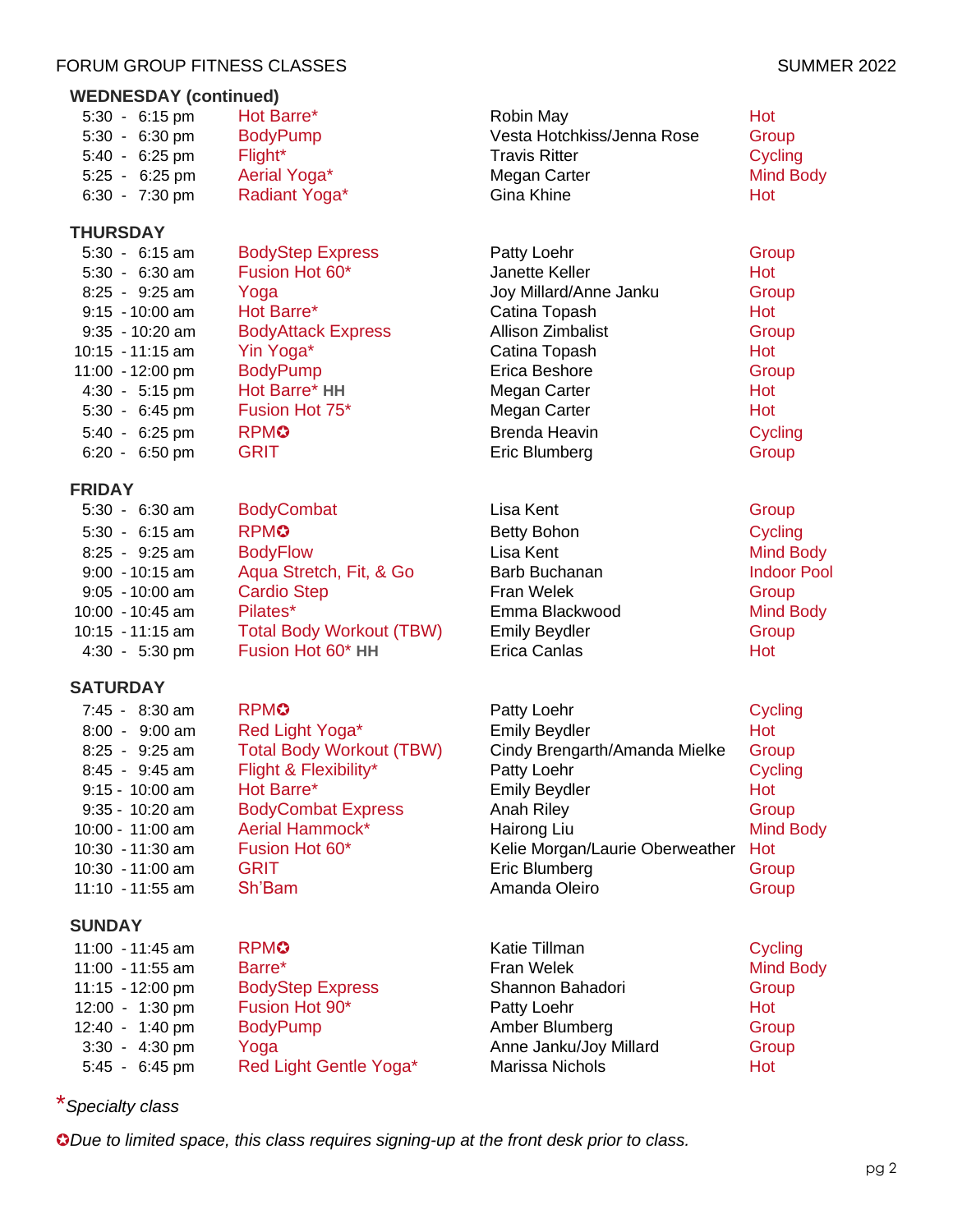## **CLASS DESCRIPTIONS**

**Aerial Hammock\*:** In this class, you will use an aerial hammock in various ways to build upper-body and core strength. Hammock will challenge your balance and flexibility as you learn to support yourself on the fabric while moving through diverse shapes and transitions for a fun experience with lots of variety. It is a great way to get a feel for aerial work and more experienced students can learn wraps, inversions, and how to build beautiful aerial dance sequences. Plan to have fun and to leave stronger!! Though experience isn't required, beginners are encouraged to attend an aerial yoga class to get the feel of working with the silks. Students will work at their own pace and advance to more difficult moves as they become stronger. *Not recommended during pregnancy. Please consult your physician. Please bring your own yoga mat. Please wear formfitting clothes that cover your legs. No zippers, jewelry, or shoes.*

**WILSON'S ON FORUM** 2902 Forum Blvd. Columbia, MO 65203 (573) 446-3232

#### **HOURS**

Mon – Th 5:00 am -10:00 pm Friday 5:00 am - 9:00 pm Saturday 7:00 am - 8:00 pm Sunday 9:00 am - 7:00 pm

**Lisa Acton, Director** lacton@wilsonsfitness.com

**Aerial Yoga\*:** Aerial yoga is a type of yoga utilizing a fabric hammock

as a tool to help students achieve traditional yoga poses. Increase overall health and physical agility while having fun and creating beauty. No experience necessary. *Not recommended* 

*during pregnancy. Please consult your physician.*

**Aqua ICE:** Interval Circuit Extreme. In this class you will enjoy the benefits of the water and burn more calories while conditioning your cardiovascular system, strengthening your muscles and toning the entire body.

**Aqua Stretch, Fit, & Go:** One hour of water aerobics and stretching, followed by 15 minutes of additional toning and stretching exercises.

**Barre\*:** A low impact workout utilizing the ballet barre that focuses on cardio, strength and flexibility in a fun and high energy class! No heat will be added.

**Barre Fitness\*:** 55 minutes of strength and toning using dance inspired positions, moves and a ballet barre for balance. This full body conditioning class will lift the heart rate and your mood with exercises set to fun music in a supportive and high-energy environment. No heat will be added.

**BodyAttack:** A sports-inspired 60-minute cardio workout for building strength and stamina. This high-energy interval training class combines athletic aerobic movements with strength and stabilization exercises. **(Express = 30 or 45 minutes)**

**BodyCombat:** Fiercely energetic, empowering cardio workout inspired by martials arts and drawing from an array of disciplines such as Karate, Kickboxing, Taekwondo, Thai Chi & Muay Thai. **(Express = 30 or 45 minutes)**

**BodyFlow:** A yoga, tai chi, Pilates workout that builds flexibility and strength, leaving you feeling centered and calm in one hour. **(Express = 30 or 45 minutes)**

**BodyPump:** The original barbell class that strengthens your entire body. This 60-minute class challenges all your major muscle groups by using squats, presses, lifts, curls, etc. **(Express = 30 or 45 minutes)**

**BodyStep:** This is a simple, athletic and fun workout using the step. Expect to achieve toning for the lower body, increased cardio and coordination, and upper and lower body conditioning for functional strength. **(Express = 30 or 45 minutes)**

**Cardio Step:** This is a step aerobic workout for cardiovascular endurance and conditioning. Complete your hour with muscle toning exercises incorporating the full body. Choreography styles will vary so everyone will find success.

**Chair Yoga\*:** This is a gentle class with the *option of using a chair*, incorporating range of motion exercises, alignment, stretching, strengthening, awareness, breathing and relaxation to refresh, energize, improve posture, deepen breathing and improve sense of well-being. This is a safe and slower-moving class designed for seniors and people of all ages with physical challenges or those who might be recovering from an injury.

**Flight\*:** Stages Flight invites the indoor cyclist into a whole new world of exciting experiences, challenges, and competitions. With Stages Flight, cyclists can race against themselves, each other, or even the clock. Each rider has a customized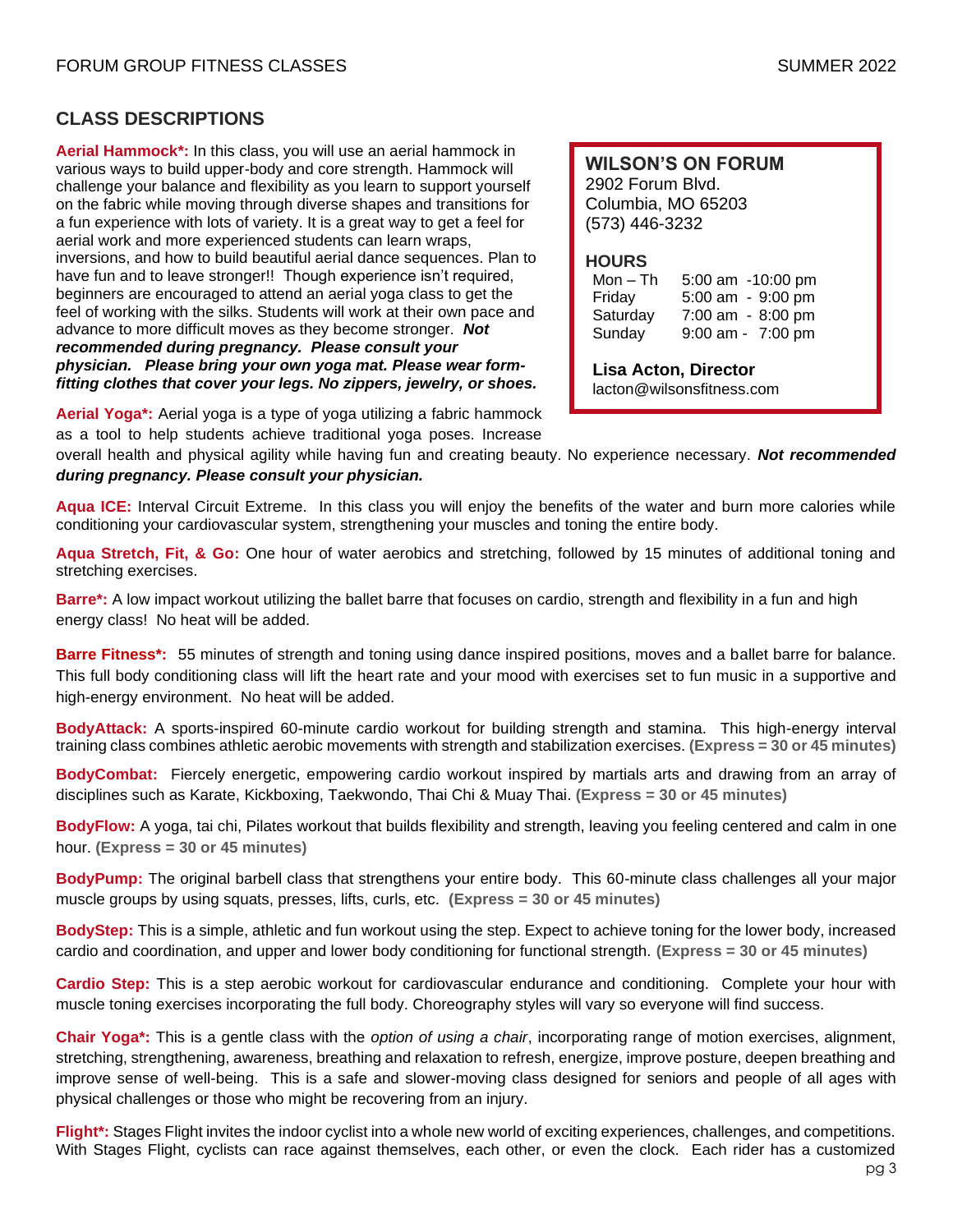## FORUM GROUP FITNESS CLASSES SUMMER 2022

intensity profile based on % max watt produced by the Stages Power Meter, the same device that Team Sky, winner of the Tour de France, trained on. You'll feel like you're truly in the zone as images displayed on a large screen create one-of-akind experiences. *Please arrive at least 5 minutes before class to allow time for bike setup and to book into the Flight program.*

**Flight & Flexibility\*:** This class begins with 30-minutes of Flight, riding until your legs burn and your heart pumps. You'll then move to a 30-minute yoga practice, focusing on upper and lower body flexibility and core strengthening. This combination increases your overall body position and awareness for injury prevention and enhanced riding performance, as well as bringing the mind to a place of inner calm and balance. *Please arrive at least 5 minutes before class to allow time for bike setup and to book into the Flight program. Please bring your own yoga mat.*

**Forever Fit:** Low impact aerobics put to big band favorites in 45 minutes. Stay forever fit!

**Fusion Hot 90\*:** This sequence of postures is designed to work the whole body; muscles, joints, glands and all internal organs. It offers the perfect mixture of strength and flexibility training to allow you to take your functional fitness to the highest level possible. The dynamic internal and external health benefits you will receive will astound and empower you. You will be guided through a series of held postures to build strength, a flow sequence that will get your heart pumping, and a core and flexibility section to create complete harmony through your entire body. The room will be heated to 100+ degrees at 40-50% humidity to heat the body inside and out, to increase flexibility, release toxins, increase calorie burn and improve cardiovascular function for a total mind and body experience. Red light near infrared bulbs are used. The class is 90 minutes with an option leave at the 60-minute mark. *Not recommended during pregnancy. Please consult your physician.*

**Fusion Hot 75\*:** This practice uses the same sequences as Fusion 90 with the exception of 1 round (rather than 2) of the standing strength postures. You will flow through the same vinyasa sequence, enjoy 25 minutes of core and flexibility training and end with a savasana. *Not recommended during pregnancy. Please consult your physician.*

**Fusion Hot 60\*:** This practice utilizes the same sequences from Fusion Hot 90 with the exception of 1 round (rather than 2) of standing strength postures and includes the fully vinyasa flow as well as 10 minutes for core, stretch and a short savasana. *Not recommended during pregnancy. Please consult your physician.*

**GRIT:** High-intensity interval training (HIIT), one of the hottest fitness trends, is the fastest way to get fit. Short, sharp bursts of effort allow you to reach maximum training zones and that's the secret to athletic performance in this 30-minute class. ATHLETIC: multi-dimensional sports conditioning, using bodyweight exercises and sometimes a step. CARDIO: improves cardiovascular fitness, increases speed, and maximizes calorie burn. STRENGTH: designed to improve strength, cardiovascular fitness, and build lean muscle, using barbell weight plate, and bodyweight exercises.

**HIGH Fitness:** HIGH transforms old-school aerobics into a highly addictive new fitness experience that combines simple, modern fitness techniques (I.E. HIIT, plyometrics, etc.) with music you know and love… resulting in a high-energy, intense, crazy fun workout that leaves you feeling HIGH and wanting more!

**Hot Barre\*:** This barre inspired workout is one of the fastest, most effective ways to burn calories and get toned! Yes, Hot Barre is centered around a ballet barre and inspired by the workout routine by ballet legend Lotte Berk, but the barre is simply there to provide stability, balance and support as you move through exercises that target the core, glutes, arms and legs. No dance experience necessary, you just need to know these three numbers: 95 degrees, 45 minutes, 800 calories! *Not recommended during pregnancy. Please consult your physician.*

**Pilates\*:** This class incorporates the classic Pilates style of core, stretch, and total body strength. The instructors will use personalized modification so that all levels receive a quality workout that fits their needs and goals. Props such as weighted balls, magic circles, foam rollers, or BOSU balls may be utilized in the class.

**Radiant Yoga\*:** Strike a balance of breath, postures and flow in a room heated to 95-100 degrees with radiant heat to create 'tapas' (healing for your body, mind and spirit). Come to this class to cleanse your body, length and strengthen your muscles, and calm and sooth your mind. This practice may include strength postures as well as arm balances. Come strike a pose! *Not recommended during pregnancy. Please consult your physician.*

**Red Light Gentle Yoga\*:** A harmonious fluidity of movement and breath. We begin with centering and gentle warm up exercises and then build progressively with postures that lengthen and tone all the major muscle groups. Modifications and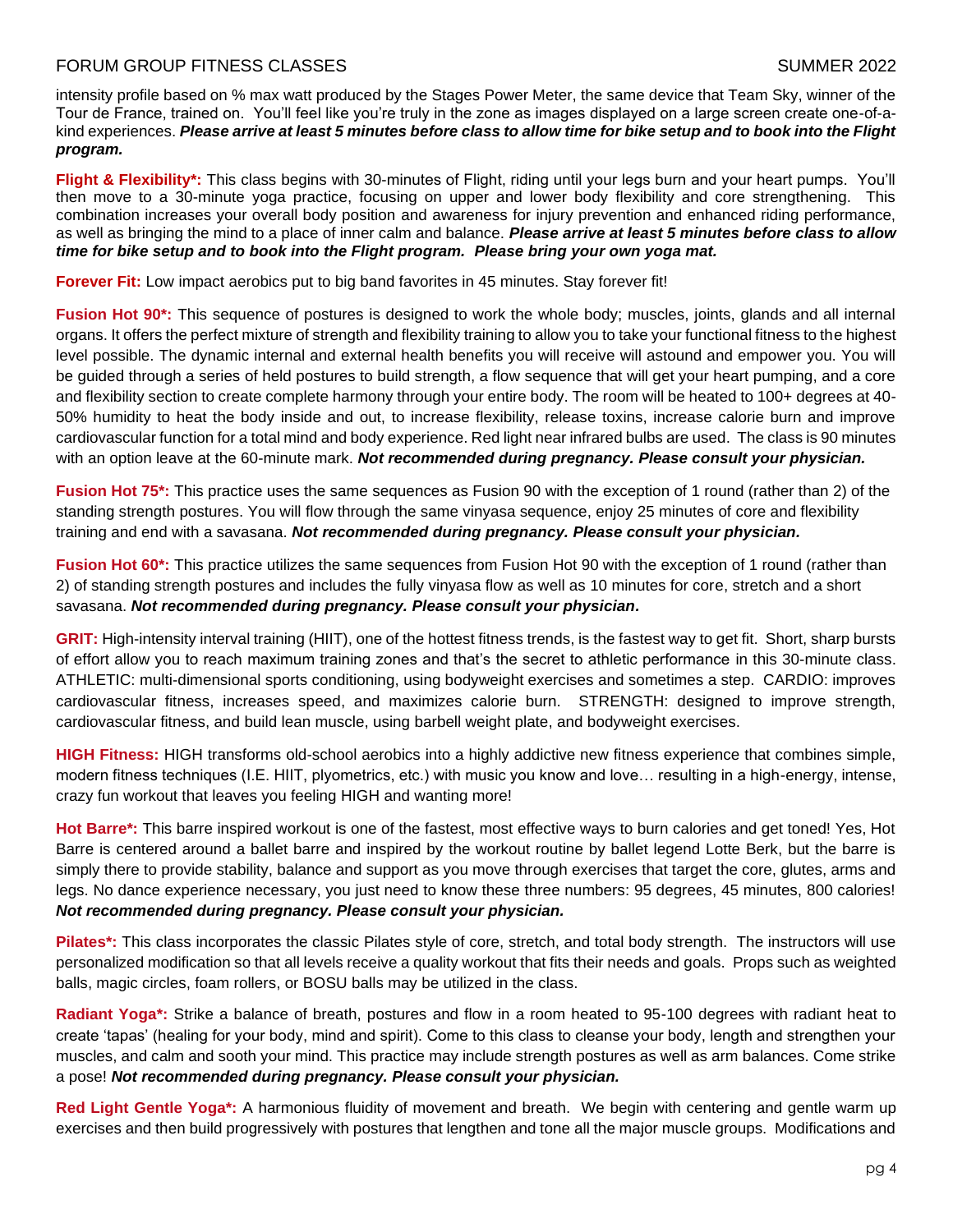## FORUM GROUP FITNESS CLASSES SUMMER 2022

props are incorporated to support alignment and progression. The room will be heated to 85 degrees with radiant heat to create a safe and gentle environment for strength and flexibility, and we will utilize our red light near infrared therapy

**Red Light TaiChiFit\*:** This practice brings focus on balance with controlled movements to increase stability, flexibility, circulation, immunity, strength (in a subtle way), and moving meditation to promote relaxation and awareness of the breath. It is a low-impact fitness option to complement any fitness program as an adaptation for functional exercise for the general public, seniors, those with physical challenges, and athletes. This class will be taught under our red light near infrared bulbs, bringing a gentle warmth.

**Red Light Warrior Yoga\*:** This specialized, trauma-sensitive yoga class is ideal for all who have experienced any kind of trauma or high stress, but all are welcome. This gentle, empowering practice allows us to learn how to free troubling emotions, persevering thought patterns, chronic somatic tension and hyper-vigilance through concentrated breathing and slow-moving asanas, as well as meditation and mindfulness exercises, in a safe and trusting environment. This therapeutic class will be taught under our red light near infrared bulbs, bringing a gentle warmth. Free of charge to those with a military ID.

**Red Light Yoga\*:** Provides focused practice that strengthens and tones muscles, increases bone density and establishes correct body alignment through asanas, breathing techniques, warm ups and relaxation. This class will be taught under our red light near infrared bulbs, bringing a gentle warmth.

**RPM**✪**:** This indoor-cycling class is the workout riding to the rhythm of powerful music based on your rotations per minute. Hills, flats, mountain peaks, speed work and interval training are involved in this 45-minute class. **(Express = 30 minutes)**

**Sh'Bam:** This dance program lets everyone become a star of their own dance-out, with hot, yet simple moves that anyone can cut loose to. Join the revolution!

**Studio Barre\*:** A fast and effective way to change the shape of your body. The use of a ballet barre and small isometric movements, along with stretching, allows your body to become more lifted, toned, and lengthened.

**Total Body Fun (TBF):** Come dance, tone, move, and stretch your way to a healthier body and mind!

**Total Body Workout (TBW):** Strength-train your entire body using bars, dumbbells & bands, & a mix of cardio intervals

Yin Yoga<sup>\*</sup>: Yin yoga is a slow-paced style of yoga that uses specific asanas (postures) that are held for longer periods of time, typically from 1 minute to five minutes or more, depending on the posture. These postures access deeper layers of the fascia, promoting essential balance in our mental and physical bodies.

**Yoga:** Provides focused practice that strengthens and tones muscles, increases bone density and establishes correct body alignment through asanas, breathing techniques, warm ups and relaxation.

**For more information about group fitness, please contact Catina Topash at**